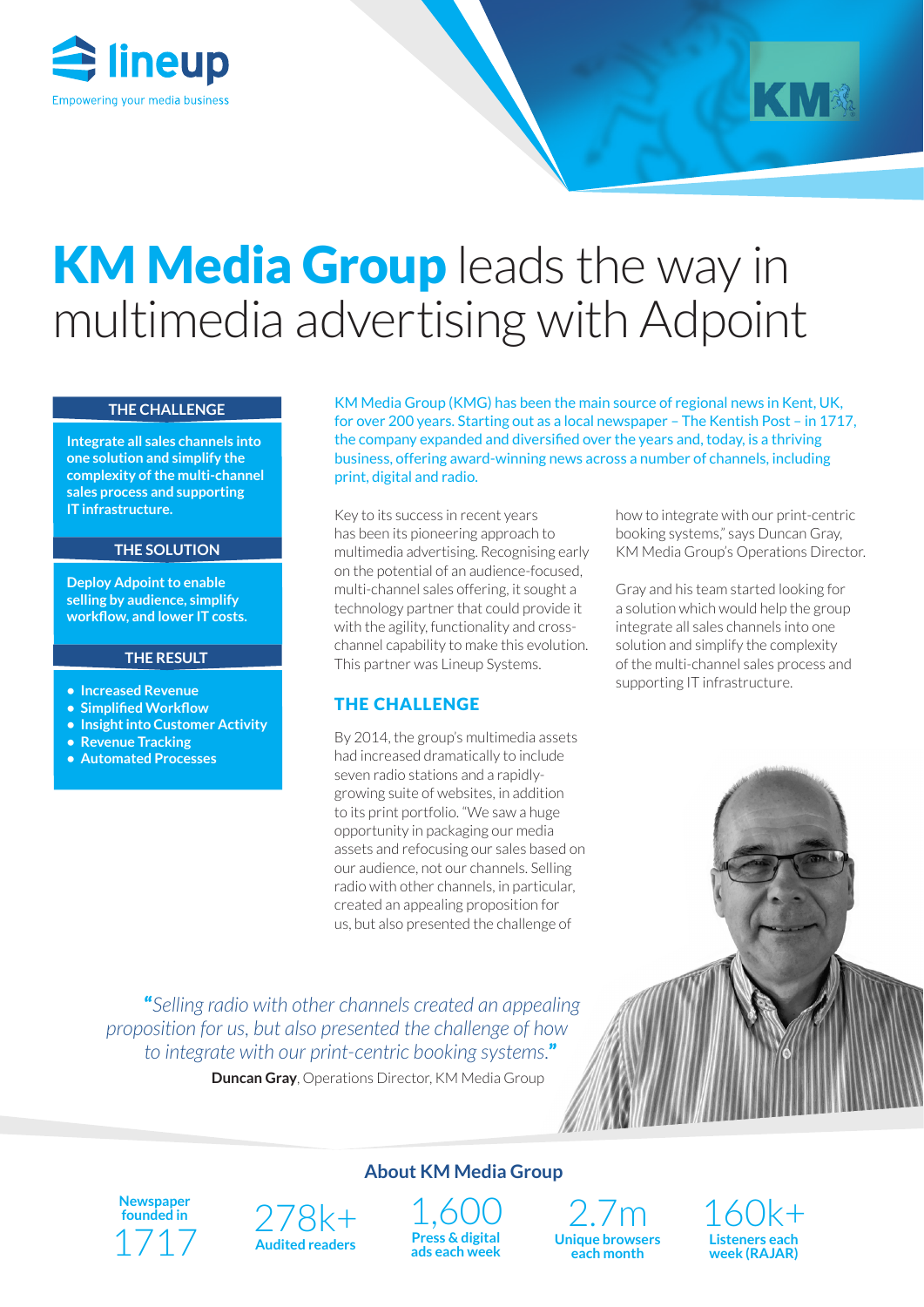

# THE SOLUTION Advertising packaged for customer convenience

The solution came in the shape of Lineup System's Adpoint. Unlike other advertising sales platforms whose endto-end capabilities relied on a series of system integrations, Gray likes the fact that Adpoint was built from the ground up as a single, multimedia solution that results in seamless management of the entire ad workflow across all channels.

Adpoint's broadcast, digital and print booking components were deployed to provide best-of-breed booking functionality. Tailored pre-bundled ad packages were incorporated into a new booking tool to enable the sales team to easily surface, book and complete complex orders in real-time in the field. This 'multi-seller' function is now part of Adpoint's core capabilities.

KMG also took advantage of the full breadth of Adpoint's lead-to-billing functionality, including its CRM, Finance and Reporting modules. The platform's built-in CRM in particular was an unexpected benefit for KMG,

### **KEY REQUIREMENTS OF THE PROJECT**



adding intelligence and valuable media sales tools to empower improved sales performance.

Lineup's media expertise and partnership approach helped to achieve a successful deployment. "The moment we engaged with Lineup," Gray adds, "We realised straightaway that it had a real understanding of the sales process and the connection with the customer. It was refreshing that there was very little technical discussion; it was all about the process and how we can apply Adpoint to make more money from our existing customers and get new customers."

KMG went live with Adpoint in July 2015. "Our target was to move to the new system 100% smoothly so we didn't miss any advertising and didn't miss any revenue. And that's what we did. The fact that our internal team delivered all this while also fulfilling 'business as usual' was a major achievement," says Gray.

"*The moment we engaged with Lineup, we realised straightaway that it had a real understanding of the sales process and the connection with the customer. It was refreshing that there was very little technical discussion; it was all about the process and how we can apply Adpoint to make more money from our existing customers and get new customers.*"

**Duncan Gray**, Operations Director, KM Media Group